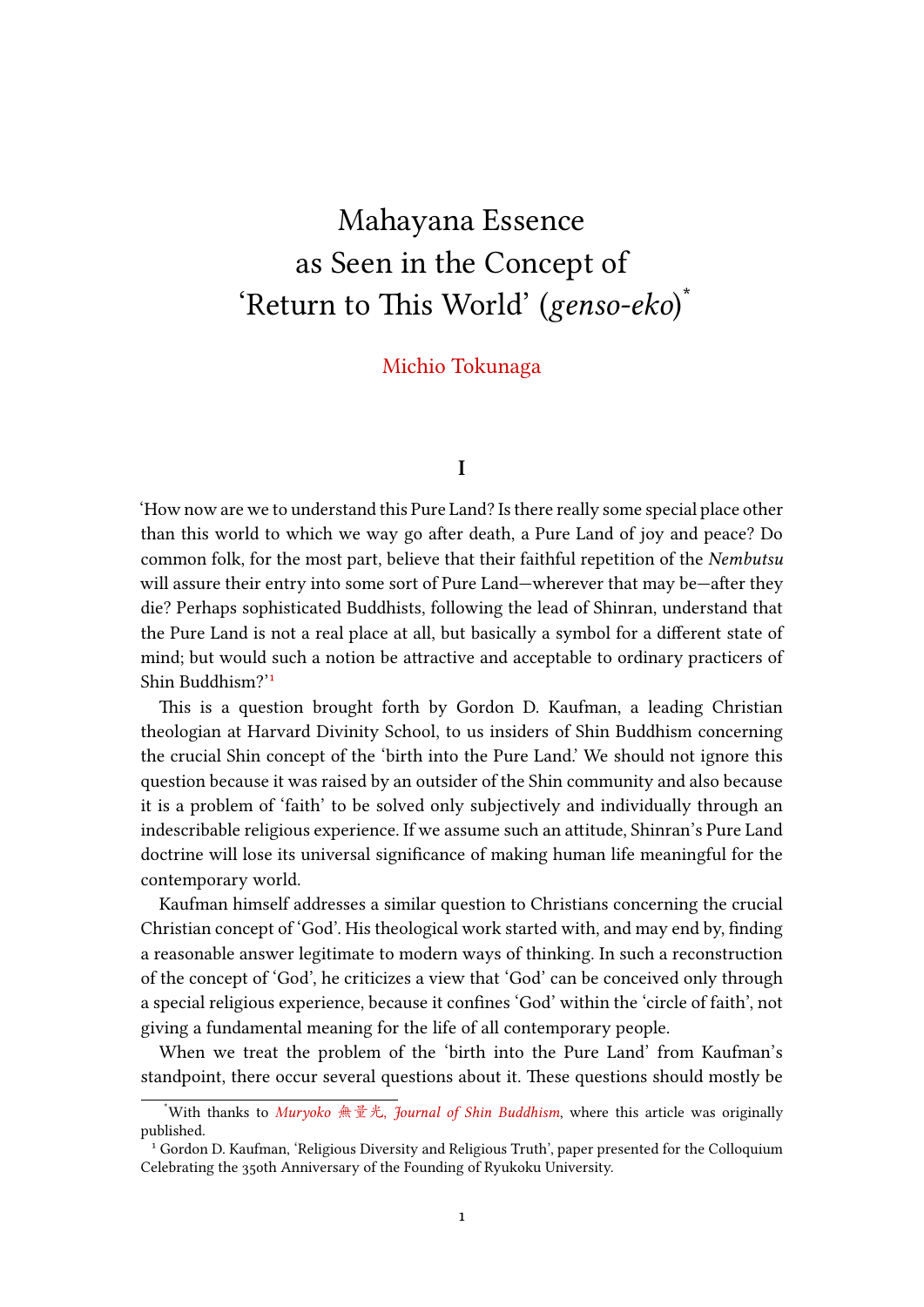attributed to a typical traditional way of placing it in linear time; namely, it is placed on, so to speak, a simple and straight line of 'hearing the teaching'→ 'realizing *shinjin* ('faith')) by saying Amida's Name'  $\rightarrow$  'attaining birth in the Pure Land'. In such a way of ordering these key notions of Shinran's thought according to linear time, *shinjin*, which is the most primordial in his soteriological system, would lose its true meaning and fall into a mere 'ticket' to get to the Pure Land after death only for having sensual pleasures therein as has been taught and appreciated traditionally within the Shin community.

Regarding *shinjin* as a 'ticket' for attaining birth in the Pure Land has blurred its actual function in the religious life for hundreds of years since the introduction of the Pure Land Buddhism to Japan in spite of the efforts to amend such a view by several Pure Land masters including Shinran. This view also helped to regard the Pure Land as a place where people escape into from actual human life full of sorrows and pains which are difficult to deal with. In this sense, for those who consider the Pure Land in such a way, it becomes a 'future paradise' without giving a concrete meaning for the present life.

There is another way of thinking of *shinjin* as a product of religious intuition, through which 'birth in the Pure Land' is to be only mystically experienced beyond the realm of this empirical world. It is a Pure Land Buddhist version of the 'revelation of God' in Christian sense. However, equating our present existence with Amida and seeing this actual world as nothing other than the Pure Land through intuition was strictly criticized by Shinran,<sup>2</sup> for in that case the standpoint of 'ordinary beings' (*bombu*) in the Pure Land tradition will be lost and it will be transformed into an esoteric Buddhist tradition for sages. But Kaufman would strictly criticize such a view because it lacks a universal r[el](#page-1-0)igious significance for the life of people living in the present world.

All we can do, therefore, to make the concept of 'birth in the Pure Land' intelligible for our contemporaries is to reconstruct it on the basis of the true significance of the 'ultimate reality', which is to be traced back to the fundamental truth of Mahayana. To speak of the concept of 'birth in the Pure Land' from the standpoint of the Mahayana, the concept of 'return to this world' 還相回向 (*genso-eko*) is indispensable to make the concept more meaningful than it literally expresses. The concept of 'return to this world' however, has also been understood on a linear basis as mentioned above, which will hardly be acceptable by modern people. In this sense, we also have to rethink this concept in the light of the fundamental Mahayana doctrine.

The central purpose of my presentation is to claim that *shinjin* or *nembutsu* as revealed by Shinran is nothing but the Mahayana Bodhisattva path, and that it is the concept of 'return to this world' which fulfills the actual significance of the Mahayana Bodhisattva path to its utmost.

<span id="page-1-0"></span>² Yoshifumi Ueda, ed., *The True Teaching, Practice and Realization of the Pure Land Way*, Vol. II (Kyoto, 1985), p. 201.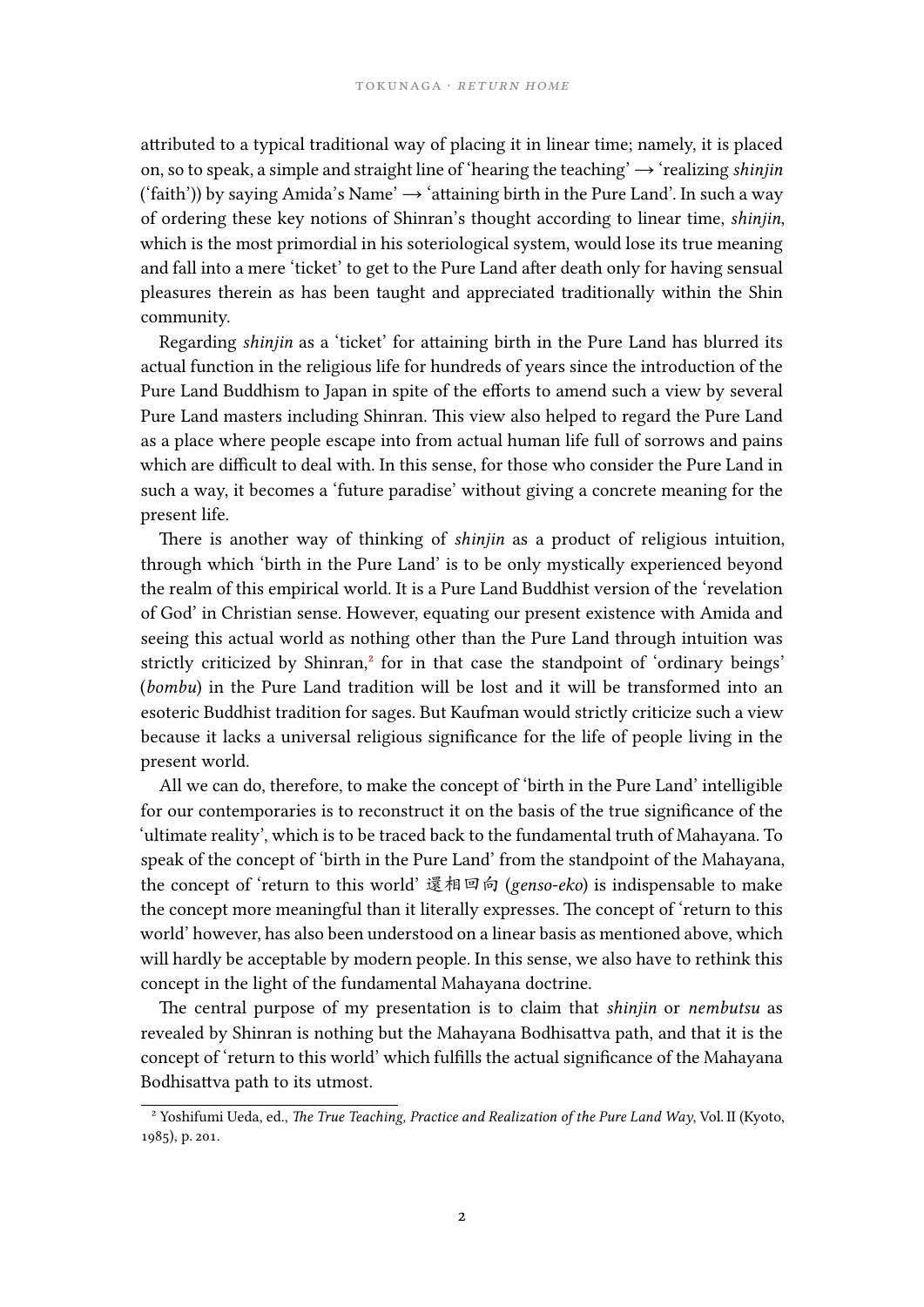### **II**

Placing the concept of 'birth in the Pure Land' on linear time and regarding it as a posthumous matter has long occupied the minds of Pure Land followers and has readily been accepted by them. 'Despising this defiled world and hoping to be born in the Pure Land' used to be a slogan of the Pure Land tradition in this country. It was only after Western ways of thinking were introduced to Japan following the Meiji Imperial Restoration that such a view began to be grasped from another perspective with a strict criticism of the 'orthodox' way of viewing it. And yet, such a view still remains deep at the bottom of many people's minds in this country even to this day.

It was Nonomura Naotaro who first had doubts about the traditional interpretation of 'birth' limited only to a posthumous state. His criticism of the traditional view had two aspects; one is that the final purpose of the Pure Land teaching is not to be born in the Pure Land after death, and the other is that all the myths or mythological expressions of the Pure Land scriptures are no more than the means to lead us to '*shinjin*' (or in Nonomura's terminology, *jinshin* or 'deep mind') which Shinran advocated in order to let us know the true religious significance of our lives.<sup>3</sup> His claim, however, was too radical a one to be accepted by the 'orthodox' scholars of the Nishi-Hongwanji at that time, and it resulted in him being purged from his post at Ryukoku University. This was almost eighty years ago.

Similar pressures were brought upon Soga Ryojin and Kaneko Daiei at Otani University for their 'heretical' interpretations of 'birth' and 'the Pure Land'. As successors of Kiyozawa Manshi, who aimed at the reconstruction of the teaching of the Higashi-Hongwanji in order to make it understandable to people who were being brain-washed by Western ways of thinking, Soga's claim was to find Amida at the deepest level of one's existence, in a way which cannot be objectified as something existing over and against us. Kaneko also tried to place the Pure Land within the sphere of the spiritual realm which is not objectifiable unlike the 'orthodox' way of taking it as a concrete world existing somewhere apart from this world. Both Soga and Kaneko developed their understanding by taking over Kiyosawa's firm belief that religious truth is to be subjective and personal, which can be summarized in his words that 'We do not believe in Buddha or God because they actually exist; they exist because we believe in them'.<sup>4</sup> It goes without saying that such a claim was a challenge against the traditional and 'orthodox' view that everything concerning the religious life of Shin Buddhists starts from believing in the factual existence of Amida and Pure Land somewhere in th[e](#page-2-0) universe and sometime after death.

We have, here, come back to a point that the Pure Land 'is not a real place at all, but basically a symbol for a different state of mind' as Gordon Kaufman criticizes it for not being acceptable to common people. Though Kaufman is suspicious about this, the

³ Nonomura Naotaro, *Jodokyo Hihan* ('A Criticism of Pure Land Buddhism'), (Chugai Shuppansha, Kyoto, 1923).

<span id="page-2-0"></span>⁴ Kiyosawa Manshi, *Waga Shinnen* ('My Faith') (Chuo Kouronsha, Tokyo, 1970, p. 195).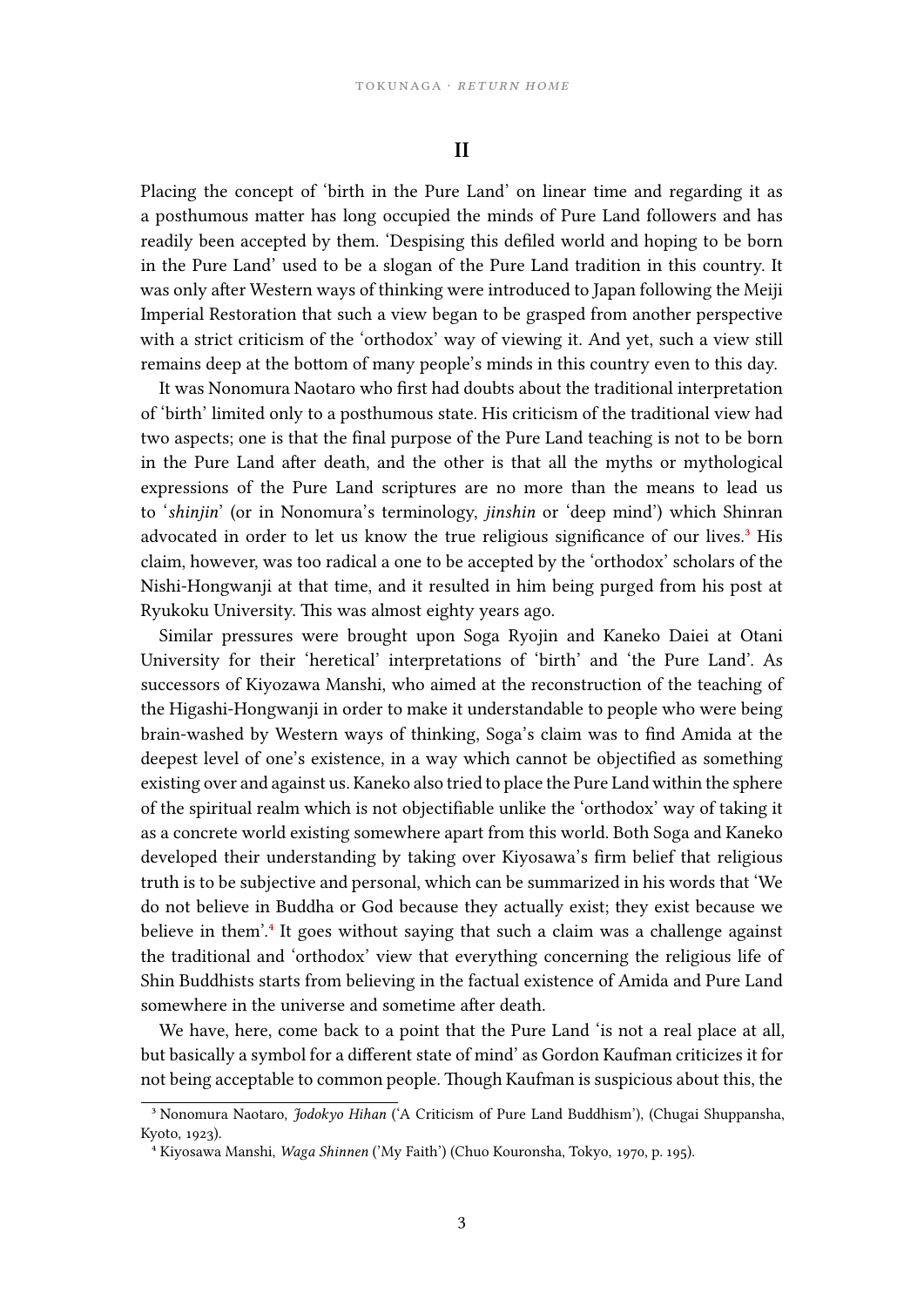'practicer of *shinjin*' in the true sense of Shinran's terminology, neither grasps their 'birth in the Pure Land' as a symbolic psychological matter, nor do they believe in it as a real substantial place which we reach after death. A 'practicer of *shinjin*' overcomes both extremes.

In the above sense, the following description by D. T. Suzuki may sound similar to what Kaufman rejects as the 'symbolic' understanding of Amida and the Pure Land as only appreciated by 'sophisticated' Buddhists:

We don't go out of this world in order to be born in the Pure Land but we carry the Pure Land all the time. Being born in the Pure Land means discovering the Pure Land in ourselves… My conclusion is that Amida is our inmost self, and when that inmost self is found we are born in the Pure Land. The kind of Pure Land located elsewhere, where we stay, is most undesirable.<sup>5</sup>

This view by Suzuki may be acceptable from the standpoint of a Zen way of thinking which is quite similar t[o](#page-3-0) the following claim by Shin'ichi Hisamatsu:

Searching neither for Buddhas or Gods outside of man, nor for paradise or Pure Lands in other dimensions, Zen advances man as Buddha and actual existence as the Pure Land.<sup>6</sup>

Even if we admitted such an interpretation by Zen thinkers, it would stand opposed to Shinran's lamentation as seen [in](#page-3-1) the *Kyogyoshinsho*:

The monks and laity of this latter age and the religious teachers of these times are floundering in concepts of 'self-nature' and 'mind-only', and they disparage the true realization of enlightenment in the Pure Land way.<sup>7</sup>

It would be sufficient only to say that Shinran's standpoint is based on the actuality of *bombu* (['o](#page-3-2)rdinary unenlightened being') in whom the dichotomy of man and Amida and that of this world and the Pure Land is impossible to overcome. Moreover, if such a dichotomy can be overcome as Suzuki and Hisamatsu argue, there would be no room for the salvation of *bombu* through Amida's working.

⁵ D. T. Suzuki, *Shin Buddhism* (Harper & Row, New York, 1970), pp. 40–41.

⁶ Hisamatsu Shin'ichi, 'Zen as the Negation of Holiness' in Franck, ed., *The Buddha Eye* (New York, 1982), p. 173.

<span id="page-3-2"></span><span id="page-3-1"></span><span id="page-3-0"></span>⁷ Yoshifumi Ueda, ed., *The True Teaching, Practice and Realization of the Pure Land Way*, Vol. II (Hongwanji International Center, Kyoto, 1985), p. 201.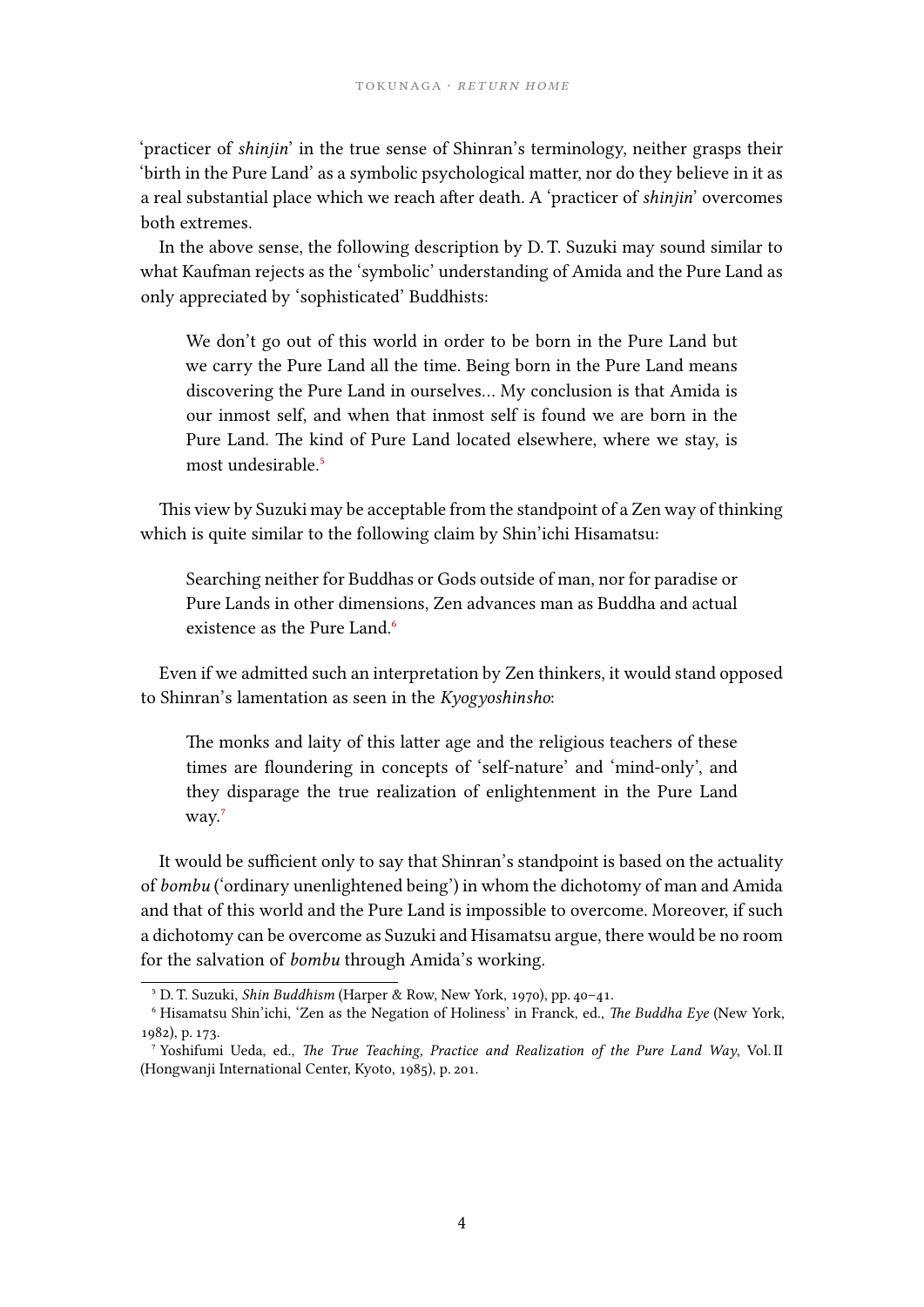## **III**

We have, so far, noted that there are roughly two types of thinking regarding 'birth in the Pure Land', one of which is to place it in linear time after death as being 'born' into a place called the 'Pure Land' which is generally conceived as being a substantial entity; the other is to equate Amida and Pure Land with our inmost self and this actual world we are living in, which we can realize through a special religious intuition. Which of the two is correct?

We have to say that both may be accepted and also rejected by Shinran because, for Shinran, 'birth into the Pure Land' never fulfills its true significance without the realization of '*shinjin*', an awakening to the universal compassion working on everyone of us.

In this sense, the concept of 'birth in the Pure Land' is explicated as something which reveals the resultant state of*shinjin* in order for us, who are living in the world of causeand-effect, to be led to such an awakening. Therefore, some might well anticipate, through *shinjin*, that they will be born in the Pure Land beautifully adorned as the various sutras describe and, others, that they will go to a world of nothingness. Either may be right if it is spoken of with *shinjin*.

This sort of discussion has been repeated for a long time since the introduction of Western ways of thinking, or even before then, and seems likely to continue as long as the Shin doctrine is comprehended only theoretically. But from the perspective of viewing Shin Buddhism as a Mahayana Bodhisattva path, i.e. on the basis of religious practice, the problem of 'birth in the Pure Land', with the above-mentioned two ways of answering, it would merely have a secondary significance. In other words, the assumption that 'birth in the Pure Land' has its utmost importance as the final goal of Shin practice would only perplex people within and without the tradition.

When we read Shinran carefully, we necessarily find the liberation from the present state in which we find ourselves to be his central concern and thus our future destiny is a secondary one. It is clear that *shinjin* is his central concern and it is this *shinjin* that locates Shin Buddhism right on the Mahayana Bodhisattva path. The issue of 'birth into the Pure Land' and when it is realized, whether at the present moment or after death, should be explored within this dimension.

The concept of 'return to this world' which is usually conceived of as something we perform after 'birth in the Pure Land' upon death, should be reconstructed from the perspective of the Mahayana Bodhisattva path. Needless to say, this concept represents the Pure Land Buddhist version of the Mahayana idea of 'benefiting others' along with 'benefiting oneself', both of which are necessarily required of a Mahayana Bodhisattva for the fulfillment of their ideal. Shin Buddhism, however, has long been conceived as a Buddhist school associated only with a very personal and individual salvation. Consequently, *shinjin* is regarded as a special sort of self-satisfaction; as a matter of course, it tends to confine one to one's inner self and is not opened up to the outside world. This seems to be a natural effect of the aspect of *shinjin* which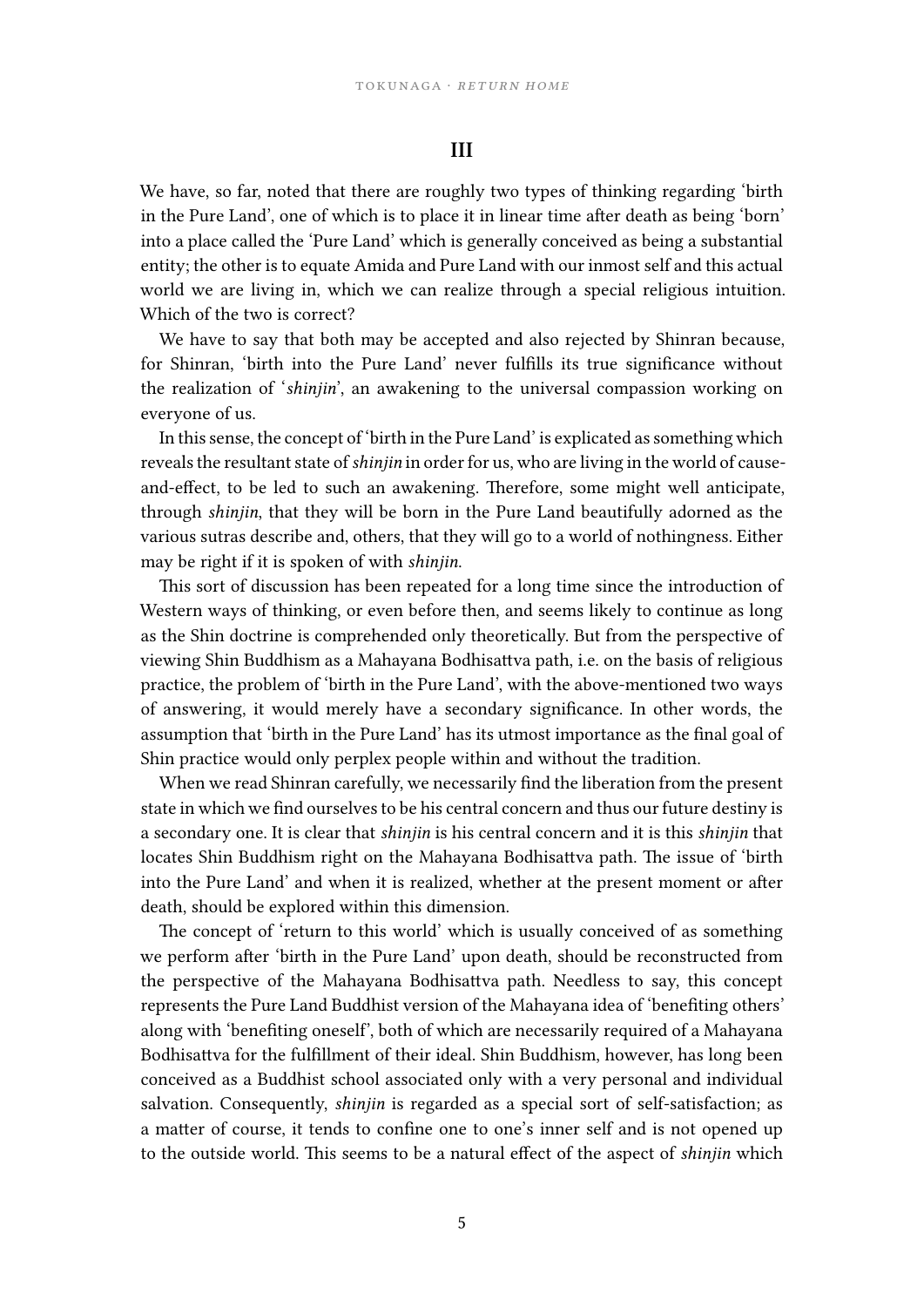explores one's true nature from a negative perspective. The negative aspect that one is full of blind passions and bound with evil karma, not having the remotest possibility of reaching enlightenment or being saved, is truly an awakening developed through *shinjin* but it does not necessarily mean the impossibility of the salvation of other people. The concept of 'return to this world' as a Pure Land Buddhist expression of 'benefiting others'—the ideal of the Mahayana Bodhisattva path—should not be considered apart from 'benefiting oneself' expressed as attaining 'birth in the Pure Land'.

In addition to the fulfillment of 'benefiting others', the concept of 'return to this world' can also be regarded as a Pure Land Buddhist version of the Mahayana concept of 'nirvana of no abode' (J. *mujusho-nehan*; Skt. *apratisthita-nirvana*). The notion of Shinran's concept of 'return to this world' is based on the Twenty-second Vow of Amida described in the *Larger Sutra of Immeasurable Life*, which states:

When I attain Buddhahood, the bodhisattvas of other Buddha-lands who come and are born in my land will ultimately and unfailingly attain [the rank of] 'succession to the position [of Buddhahood] after one lifetime' except for those who, in accordance with their own original vows to guide others freely to enlightenment, don the armour of universal vows for the sake of sentient beings, accumulate roots of virtue, emancipate all beings, travel to Buddha-lands to perform bodhisattva practices, make offerings to all the Buddhas and Tathagatas throughout the ten quarters, awaken sentient beings countless as the sands of the Ganges, and bring them to abide firmly in the unexcelled, right, true way. Such bodhisattvas surpass ordinary ones, manifest the practices of all the bodhisattva stages, and discipline themselves in the virtue of Samantabhadra. Should it not be so, may I not attain the perfect enlightenment.<sup>8</sup>

The intent of this Vow is that Bodhisattvas (Pure Land practicers) who are born into the Pure Land immediately dwell in the assured [s](#page-5-0)tate for becoming Buddhas except those who wish to return to this world in order to save others. However, among the names of this Vow called by Shinran 'the Vow of necessary attainment of the rank next to Buddhahood', 'the Vow of attainment of Buddhahood after one lifetime', and 'the Vow of directing virtue for our return to this world'—more emphasis was put on 'the Vow of directing virtue for our return to this world' than the other two. Such an interpretation is based on Vasubandhu's 'fifth gate of emergence':

With great compassion, one observes all sentient beings in pain and affliction, and assuming various transformed bodies to guide them, enters the gardens of birth-and-death and the forests of blind passions; freely sporting there with transcendent powers, one attains the state of teaching

<span id="page-5-0"></span>⁸ Yoshifumi Ueda, ed., *The True Teaching, Practice and Realization of the Pure Land Way*, Vol. III (Hongwanji International Center, Kyoto, 1985), p. 368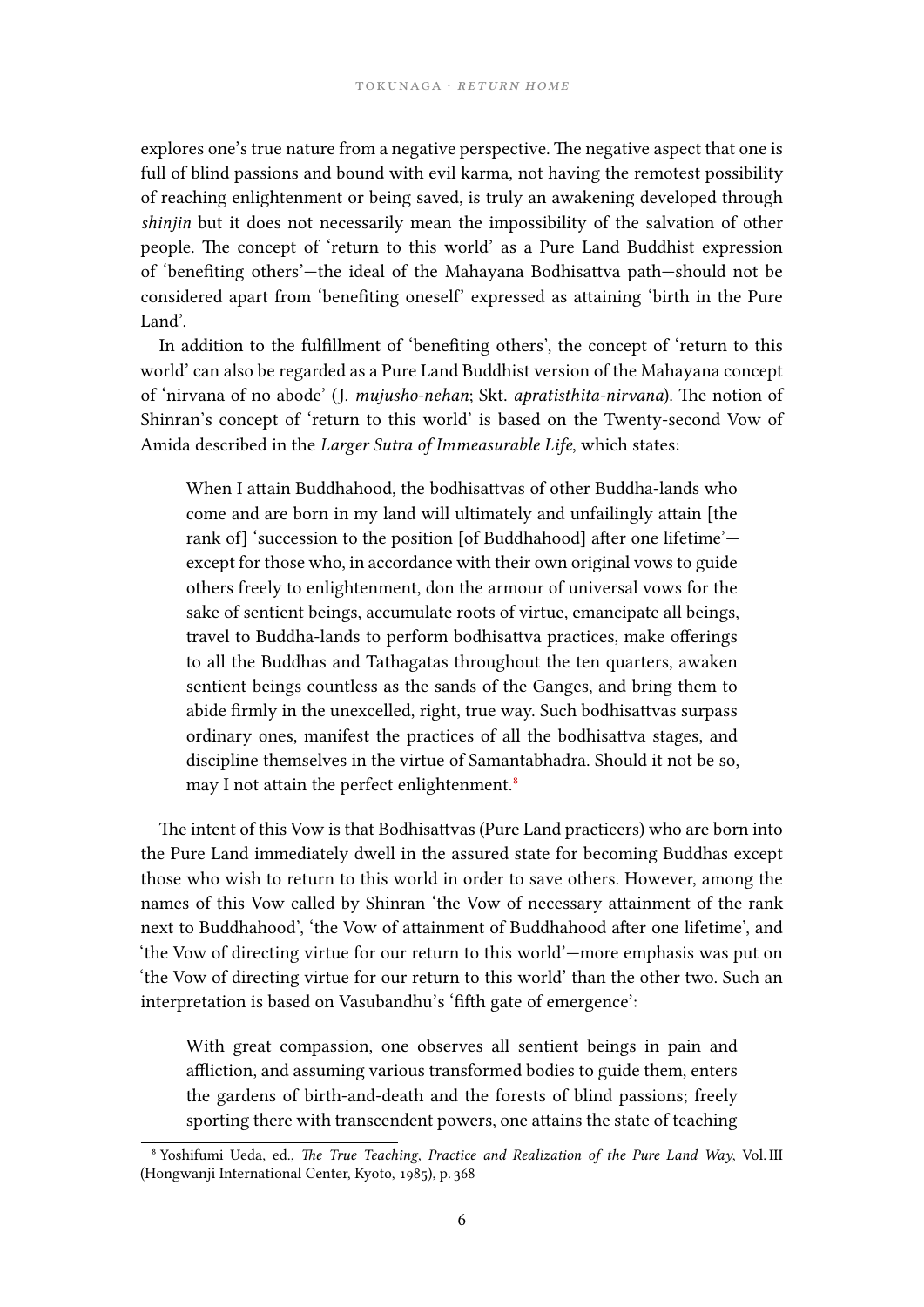and guiding. This is brought about by the directing of virtue through the power of the Primal Vow.<sup>9</sup>

With a detailed comment by T'an-luan on this passage, Shinran developed further the concept of 'return to this [w](#page-6-0)orld' as Amida's virtue directed in order for us to realize the true significance of *shinjin* in terms of the Mahayana Bodhisattva path. The 'orthodox' interpretation of this, however, is that immediately after attaining 'birth in the Pure Land' upon death, one returns to this world in order to save others who are suffering in this defiled world. The problem is that it, too, is located only in linear time as stated in the above, and is not directly associated with the present moment of realizing *shinjin*.

We cannot but say that in Shinran's thought there is an element which equates *shinjin* (realized at the very present moment) and enlightenment in the Pure Land (generally understood to be attained at the moment of death). In other words, an equation of the present and future time, namely, the one-moment of realizing *shinjin* at the present moment, includes the future. As for this, Nishitani Keiji states as follows:

Simultaneity is defined as a 'unity of time and eternity'. It is an 'atom of eternity' (Kierkegaard) in time, or a moment in which we touch something eternal. 'Present' and 'moment' are that on which such simultaneity is established. A 'moment' is in linear time and yet beyond it.<sup>10</sup>

If we understand *shinjin*, a crucial concept in Shinran's thought, on this basis, the following description will no longer be conceived in terms of lin[ea](#page-6-1)r time only as has been the case in the 'orthodox' view:

As I humbly contemplate the true essence of the Pure Land path, I understand that Amida's directing of virtue (to sentient beings) has two aspects: the aspect for our going forth to the Pure Land and the aspect for our return to this world (to save all other sentient beings).<sup>11</sup>

Further he praises:

The countless great bodhisattvas of the land of happiness Have reached 'succession to Buddhahood after one lifetime'; Entering the compassionate activity of Samantabhadra, They unfailingly work to save beings in defiled worlds.<sup>12</sup>

Those who reach the Pure Land of happiness

⁹ Ibid., p. 365.

¹⁰ Nishitani Keiji, *Shinran ni okeru Toki no Mondai* (*The Problem [of](#page-6-2) 'time' in Shinran's Thought*) Gendaigo-yaku Shinran Zenshu, Vol. 10, Kodansha, Tokyo, 1975, p. 116.

<sup>&</sup>lt;sup>11</sup> Kyogyoshinsho (*Chapter on True Teaching*) SSZ, Vol. 11, p. 2.

<span id="page-6-0"></span><sup>&</sup>lt;sup>12</sup> Hymns of the Pure Land

<span id="page-6-2"></span><span id="page-6-1"></span><sup>(</sup>Hongwanji International Center, Kyoto, 1991), p. 19.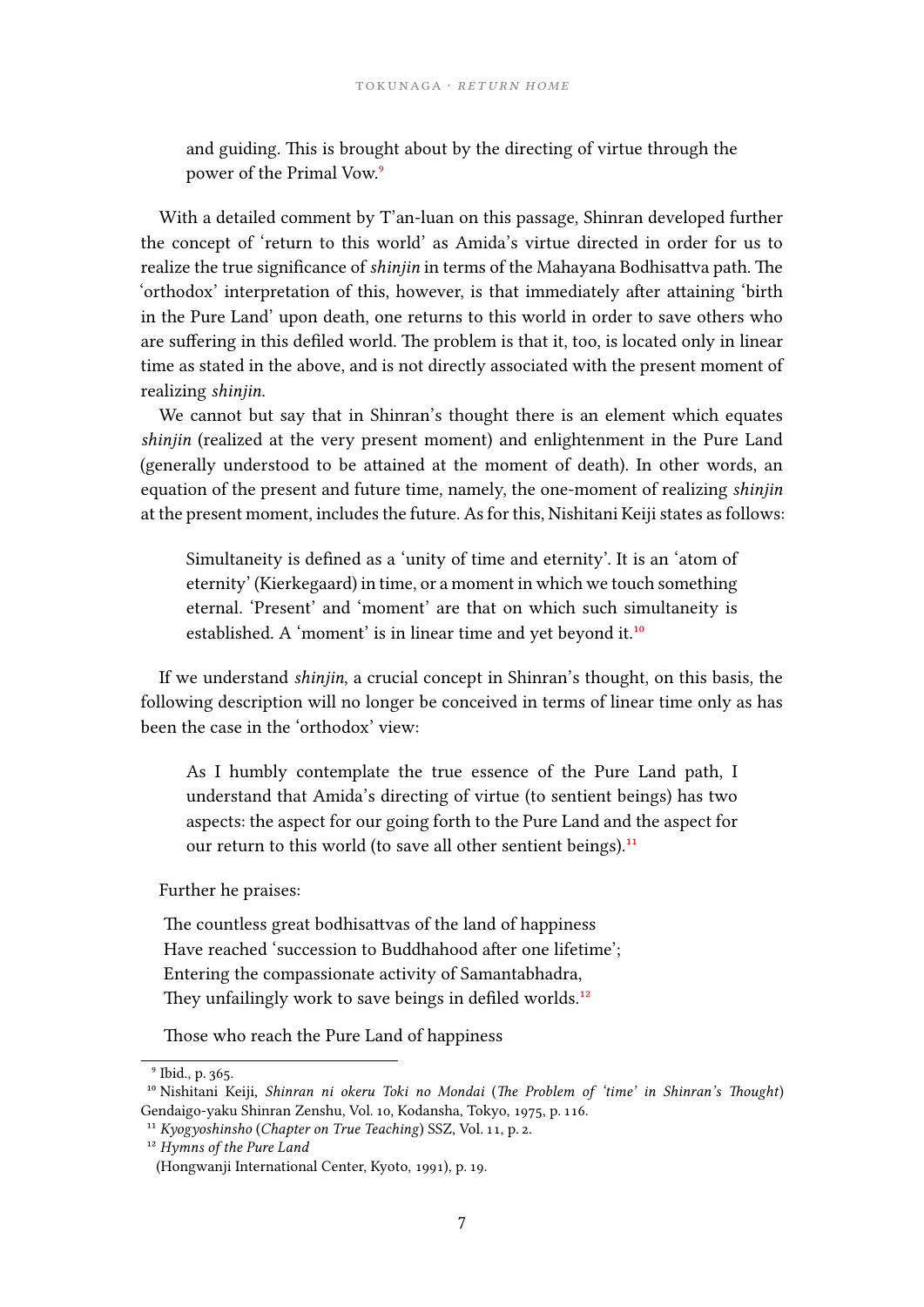Return to this evil world of five defilements, Where, like the Buddha Shakyamuni They benefit sentient beings without limit.<sup>13</sup>

#### And further:

The directing of virtue for our return to th[is](#page-7-0) world is such That we attain the resultant state of benefiting and guiding others; Immediately re-entering the world of beings, We perform the compassionate activity that is the virtue of Samantabhadra.<sup>14</sup>

In these statements and praises by Shinran of the notion of 'return to this world', we can find two perspectives; one is a perspective based on linear time, and the other, beyond time. As stated above, the two aspects of 'birth in the Pure Land' and'[re](#page-7-1)turn to this world' have traditionally been taught to be matters pertaining to linear time only. But, if we understand on the basis of Nishitani's view that *shinjin* includes both the present and future (and consequently the past as well), Amida's directing of virtue to beings should transcend linear time, and yet embrace it. A 'practicer of *shinjin*' lives in linear time when viewed from the perspective of living in this world with a limited physical existence, and, at the same time, transcends it when viewed from the perspective of Amida's working beyond time.

We have noted already above that in Shinran's thought, there is something inseparable between *shinjin* and enlightenment. Concerning also the concept of 'return to this world', we have to take this element into account; namely, a person of *shinjin* is one who is seeking after birth in the Pure Land, but for other people who are acquainted with that person of *shinjin*, he or she may seem as though they are guiding them to the final realization.

For instance, Honen was someone who was aiming at attaining 'birth in the Pure Land' for himself through *nembutsu* but, for Shinran, Honen was an incarnation of Amida or a Bodhisattva working for his salvation. Shinran, too, pursued the Pure Land path under Honen's guidance but, for other people, he may be a Buddha or a Bodhisattva who has returned from the Pure Land in order to enable us to realize true compassion.

This can be said of all the *myokonin*s who appeared in the history of Shin Buddhism. Regarding all the predecessors of *shinjin* as Buddhas or Bodhisattvas who have returned from the Pure Land to guide them to enlightenment, a *myokonin* penetrates deep into their inmost self as one who has no prospect of salvation. And such a *myokonin*, again, is looked up by others as one who has returned from the Pure Land to lead them there.

Suppose a person is going on a way, along which many people must have walked to get to that same destination. In the same way, a person of *shinjin* follows the

 $13$  Ibid., p. 21.

<sup>&</sup>lt;sup>14</sup> Hymns of the Pure Land Masters

<span id="page-7-1"></span><span id="page-7-0"></span><sup>(</sup>Hongwanji International Center, Kyoto, 1992), p. 29.